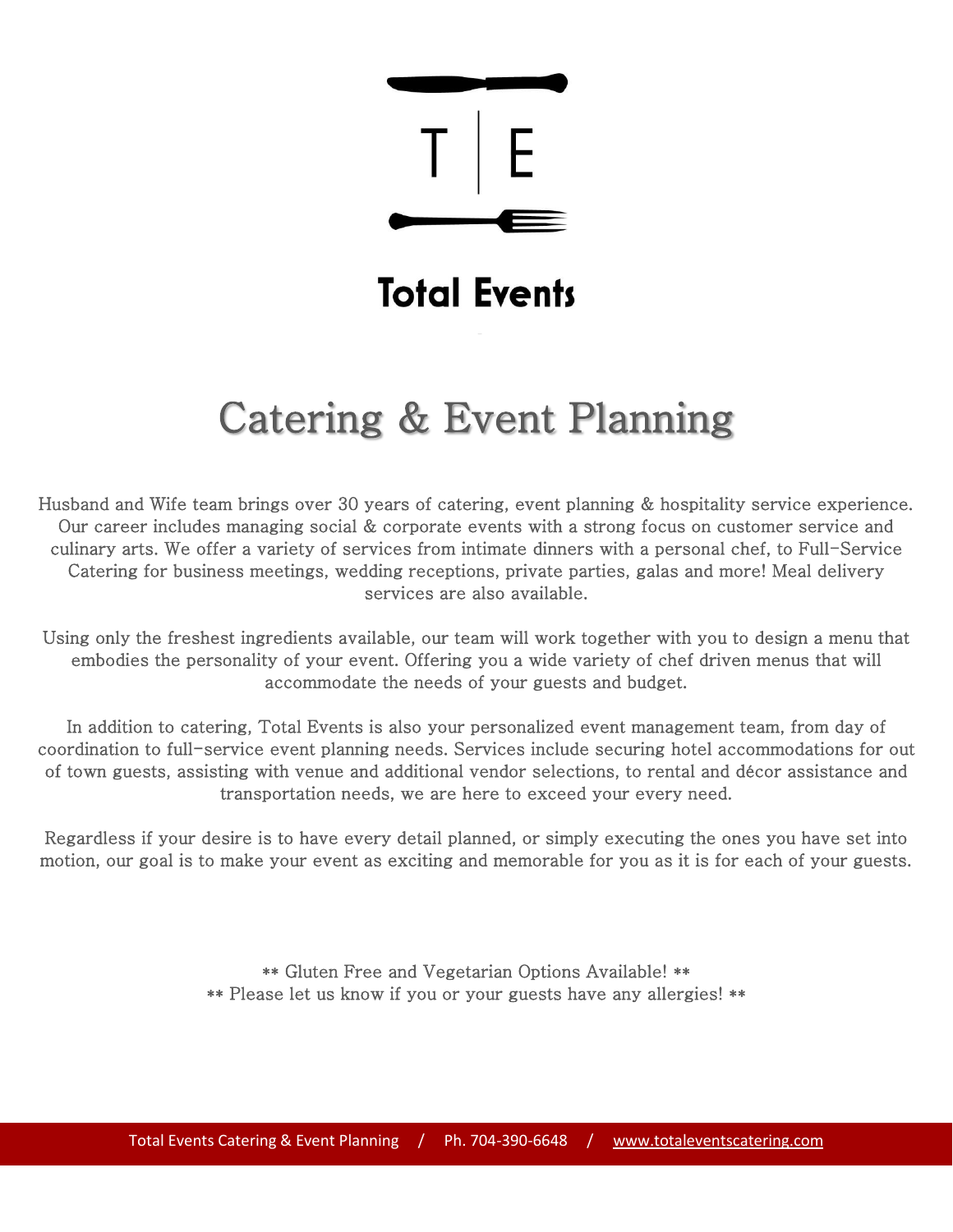# **STATIONS / DISPLAYS**

# STATIONS & DISPLAYS

### CUSTOM BUILT TACO BAR & RICE BOWLS

includes salad selection, tortilla chips and fresh salsa

entrée selections include:

DeMauro's Cuban style pulled pork, fajita veggies, pan seared tofu, blackened whitefish, fajita chicken with peppers and onions or traditional taco style ground beef or ground turkey.

-----------------------------------------------------------------------------------------------------------------

toppings include:

lime wedges, shredded cheese, sour cream, fresh jalapenos, red onions, Cuban style black beans, and white rice

choice of soft flour tortillas, corn tortillas or taco shells

upgrade your station with the following additional options - house made guacamole, Carolina caviar, cojita cheese

### CHILI STATION

includes salad selection

choice of traditional beef chili, turkey chili, white chicken chili or loaded vegetable chili toppings include:

sour cream, cilantro, shredded cheddar, crackers, lime wedges and hot sauce

upgrade your station with the following additional options – baked potatoes, house made guacamole, jalapeno cornbread

### PASTA STATION

#### \*Chef Attendant Required

Includes salad selection

pasta selections include: elbow, rotini, bowtie, penne, linguini (recommended 2 selections) includes the following selections: broccoli, mushrooms, tomatoes, spinach, asparagus tips, fresh parmesan, protein options include: pulled rotisserie chicken, sausage, shrimp (recommended 2 selections) sauce selections include: hearty marinara, Italian Style Meat Sauce, creamy alfredo, olive oil, avocado oil

### MAC & CHEESE BAR

#### \*Chef Attendant Required

toppings Include:

bacon, scallions, pulled rotisserie chicken, sausage

upgrade your station with any of the following additional options – lobster, shrimp, scallops, fried chicken bites

### BBQ STATION

includes salad selection

protein selections; pulled pork BBQ, pulled rotisserie BBQ chicken, baked BBQ chicken, side selections: country potato salad, cowboy beans, Carolina caviar, skillet corn, mac & cheese, cole slaw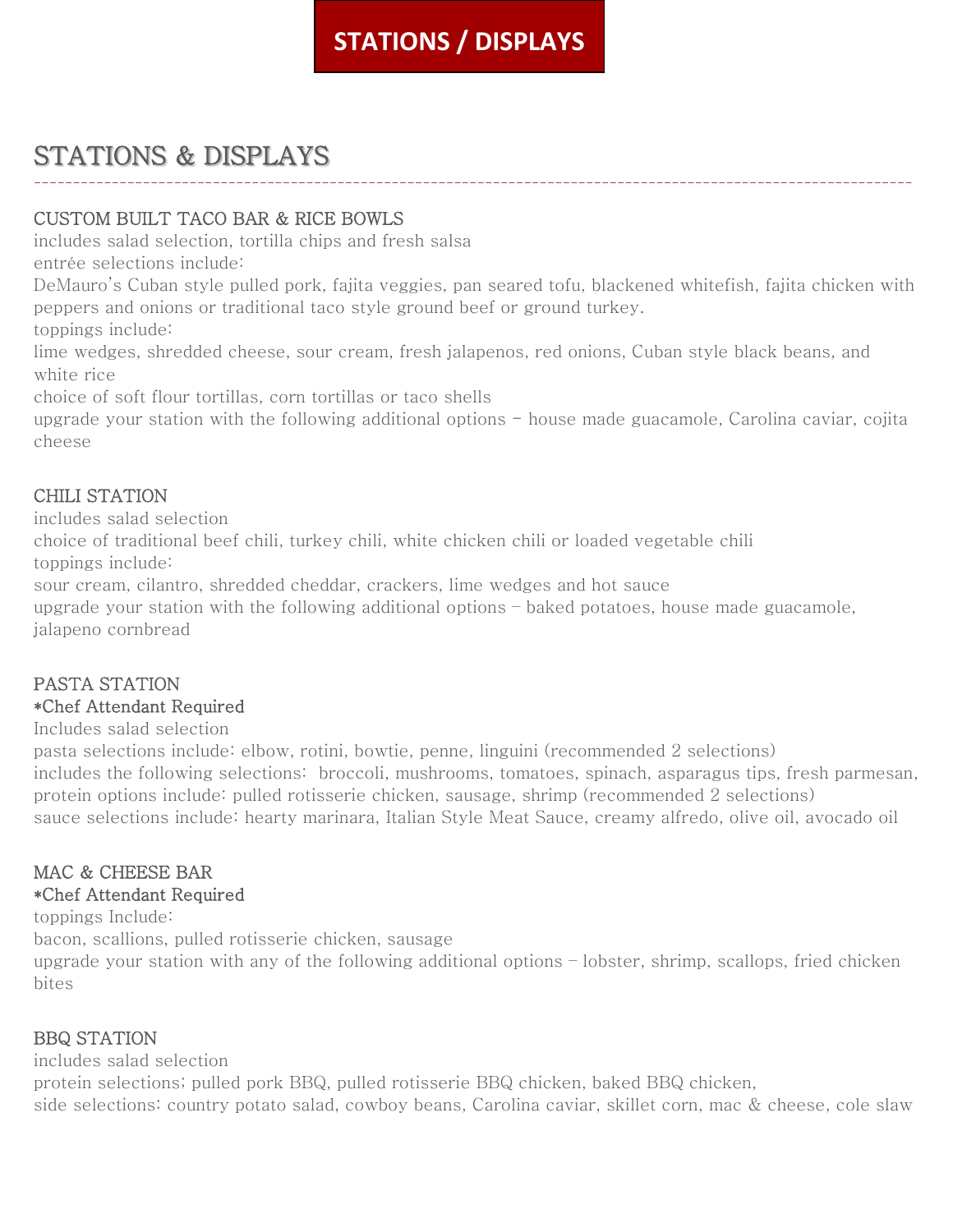# **STATIONS / DISPLAYS**

-----------------------------------------------------------------------------------------------------------------

# STATIONS & DISPLAYS

### HIBACHI ACTION STATION

#### \*Chef Attendant Required

select from the following proteins: chicken, shrimp, beef, tofu

choice of bell peppers, onions, broccoli, zucchini, squash, baby corn, snow peas, shredded carrots assorted sauces include garlic ginger, soy, teriyaki, Thai peanut, general tso, Mongolian sauce served with white jasmine rice

### ASSORTED SANDWICH DISPLAY

southern chicken salad on croissant, turkey BLT, ham and cheddar, pesto chicken sandwich, roasted veggie and pesto

### BAKED POTATO BAR

topping selections: bacon, shredded cheese, scallions, butter and sour cream upgrade your station with the following additional options – chili bar, soup bar, pulled rotisserie chicken, broccoli and cheese sauce

#### SLIDER STATION

#### sliders built on site – requires catering attendant

select from the following option:

pulled pork BBQ, house made vinegar based sauce, pepper jack cheese, kings Hawaiian roll mini hamburger, cheddar, pickle, condiments on the side

Nashville hot chicken slider, pickle, kings Hawaiian roll

sweet honey chicken slider

pulled rotisserie chicken BBQ, house made vinegar based sauce, pepper jack cheese, kings Hawaiian roll mojo pork, sliced ham, dill pickle, fontina cheese, whole grain mustard, kings Hawaiian roll

### CARVING STATION

#### \*Chef Attendant Required

protein selections include: pepper seared tenderloin of beef, herb roasted pork tenderloin, roasted turkey breast, apricot glazed ham, rotisserie chicken

side selections include: mac & cheese, yukon gold whipped potatoes, roasted garlic whipped potatoes, seasonal roasted veggies, mashed sweet potato and butternut squash, skillet corn, brussels and bacon, seasoned green beans

#### SOUP BAR

includes salad selection

soup selections include: roasted corn chowder, tomato bisque, mushroom bisque, chicken noodle, minestrone, beef vegetable, loaded potato

upgrade your station with a baked potato bar or sandwich display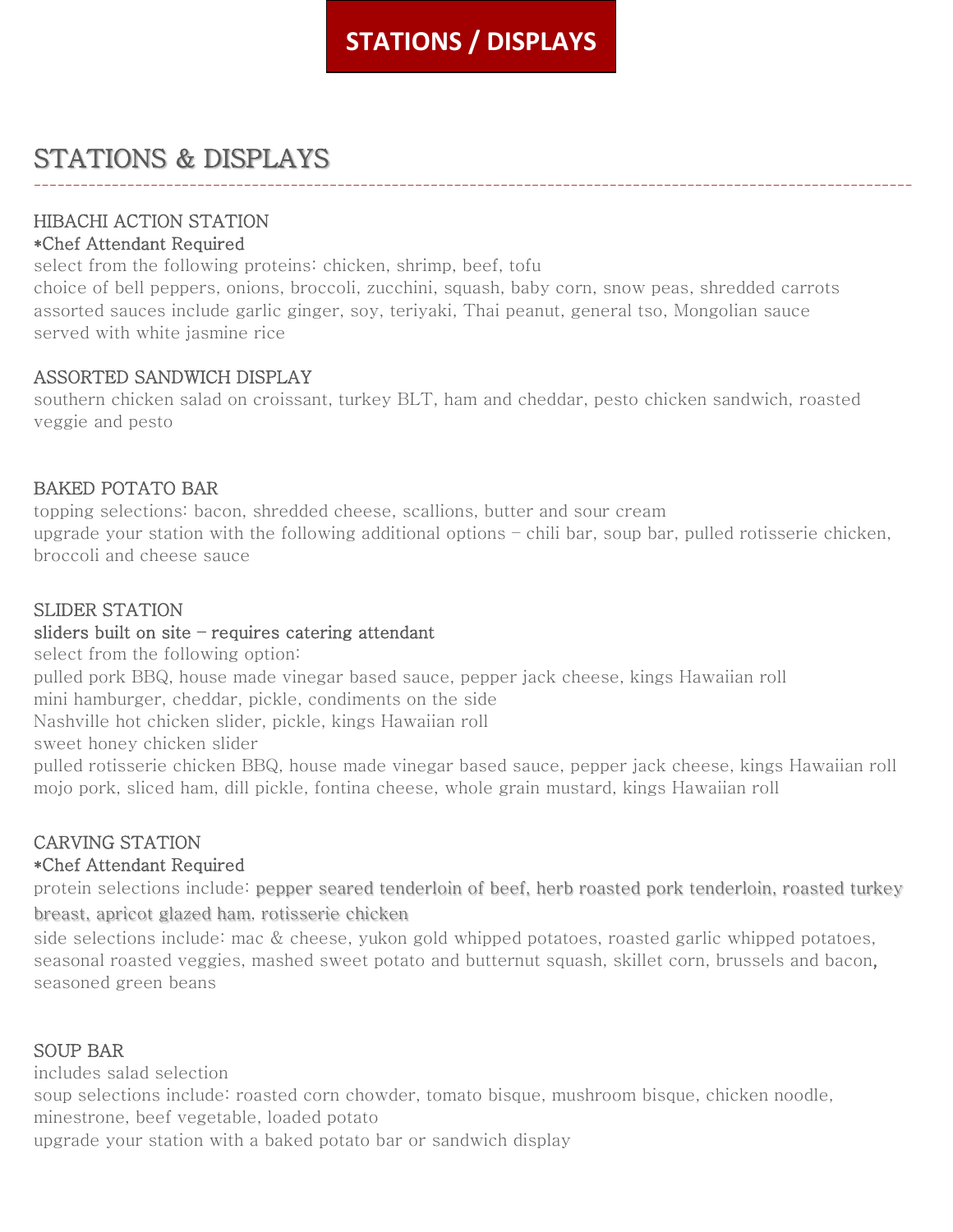## **STATIONS HORS D'OEUVRES / DISPLAYS**

## CHILLED APPETIZER SELECTIONS

Available as passed or individually displayed

GRILLED & CHILLED SHRIMP seasoned shrimp, grilled and chilled. Served with choice of cocktail sauce or sweet chili glaze

-----------------------------------------------------------------------------------------------------------------

DEVILLED EGGS options include traditional, truffled, jalapeno, bacon

CURRIED SHRIMP TART

### CARAMELIZED ONION & GOAT CHEESE TARTS

### ROASTED TOMATO & RICOTTA CRUSTINI

ROASTED RED PEPPER HUMMUS served with pita points and organic veggies

CAPRESE SALAD CUPS cherry tomatoes, mozzarella cheese and fresh basil, topped with balsamic glaze

ENGLISH CUCUMBER & DILL BAGUETTES baguette, Italian cream cheese spread, topped with shaved English cucumbers and fresh dill

CHIPS AND DIPS tortilla chips, house made guacamole, assorted fresh salsas

MINT MELON TINI assorted minced melons, mixed in a honey lime vinaigrette and served in disposable mini martini glasses

PIMENTO SPREAD salted pretzel crackers and pimento cheese

BOURBON CRANBERRY & BRIE served on a crustini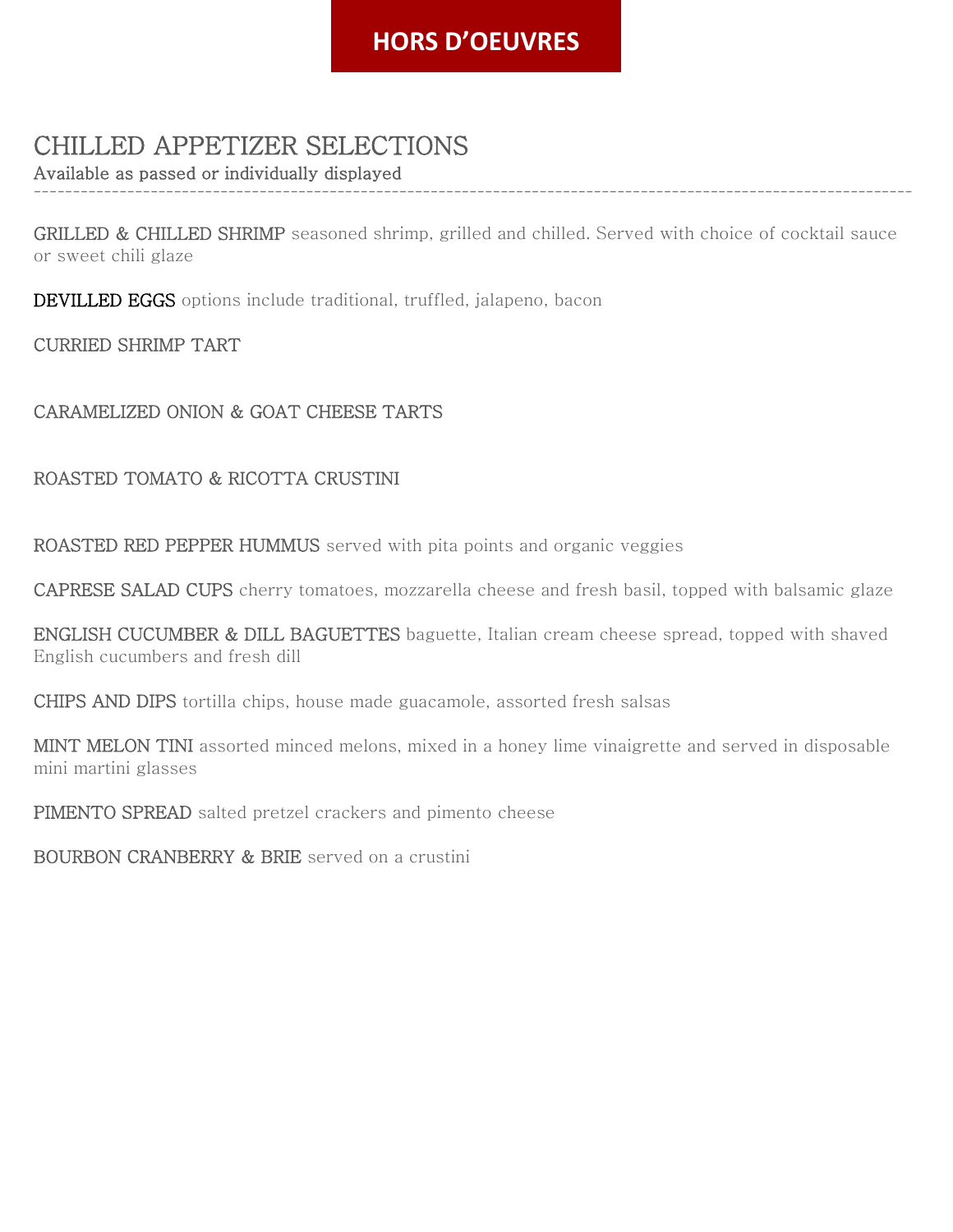# **HORS D'OEUVRES**

-----------------------------------------------------------------------------------------------------------------

# CHILLED APPETIZER DISPLAY BOARDS

CHARCUTERIE BOARD artisanal cheeses, selection of cured meats, spreads and crackers

#### FRESH SEASONAL FRUIT DISPLAY

ASSORTED CRUDITE served with spreads

# HOT APPETIZER SELECTIONS

\*Available as passed or individually displayed -----------------------------------------------------------------------------------------------------------------

MINI CRABCAKES Maryland style, beurre blanc

HOLIDAY COCKTAIL MEATBALLS cranberry sauce, chili glaze, ground turkey

BUFFALO MEATBALLS buffalo sauce, maple syrup, ground turkey, blue cheese crumbles

STUFFED MUSHROOMS garlic, fresh herbed cream cheese, panko

#### WINGS

cauliflower wings chicken wings sauces include garlic ginger, buffalo hot, teriyaki, BBQ, sriracha, honey BBQ includes ranch or blue cheese dipping sauce

CHICKEN SATAY skewered and pan seared, served with choice of sauce (Thai peanut, bbq, teriyaki, buffalo, yellow curry)

#### ASSORTED KABOBS

assorted veggie - mushrooms, zucchini, squash, onions, zesty Italian glaze chicken teriyaki, pineapple beef, peppers, onions shrimp, zucchini, squash, onions

#### ASSORTED SLIDERS

#### sliders built on site – requires catering attendant

select from the following option: pulled pork BBQ, house made vinegar based sauce, pepper jack cheese, kings Hawaiian roll mini hamburger, cheddar, pickle, condiments on the side Nashville hot chicken slider, pickle, kings Hawaiian roll sweet honey chicken slider pulled rotisserie chicken BBQ, house made vinegar based sauce, pepper jack cheese, kings Hawaiian roll mojo pork, sliced ham, dill pickle, fontina cheese, whole grain mustard, kings Hawaiian roll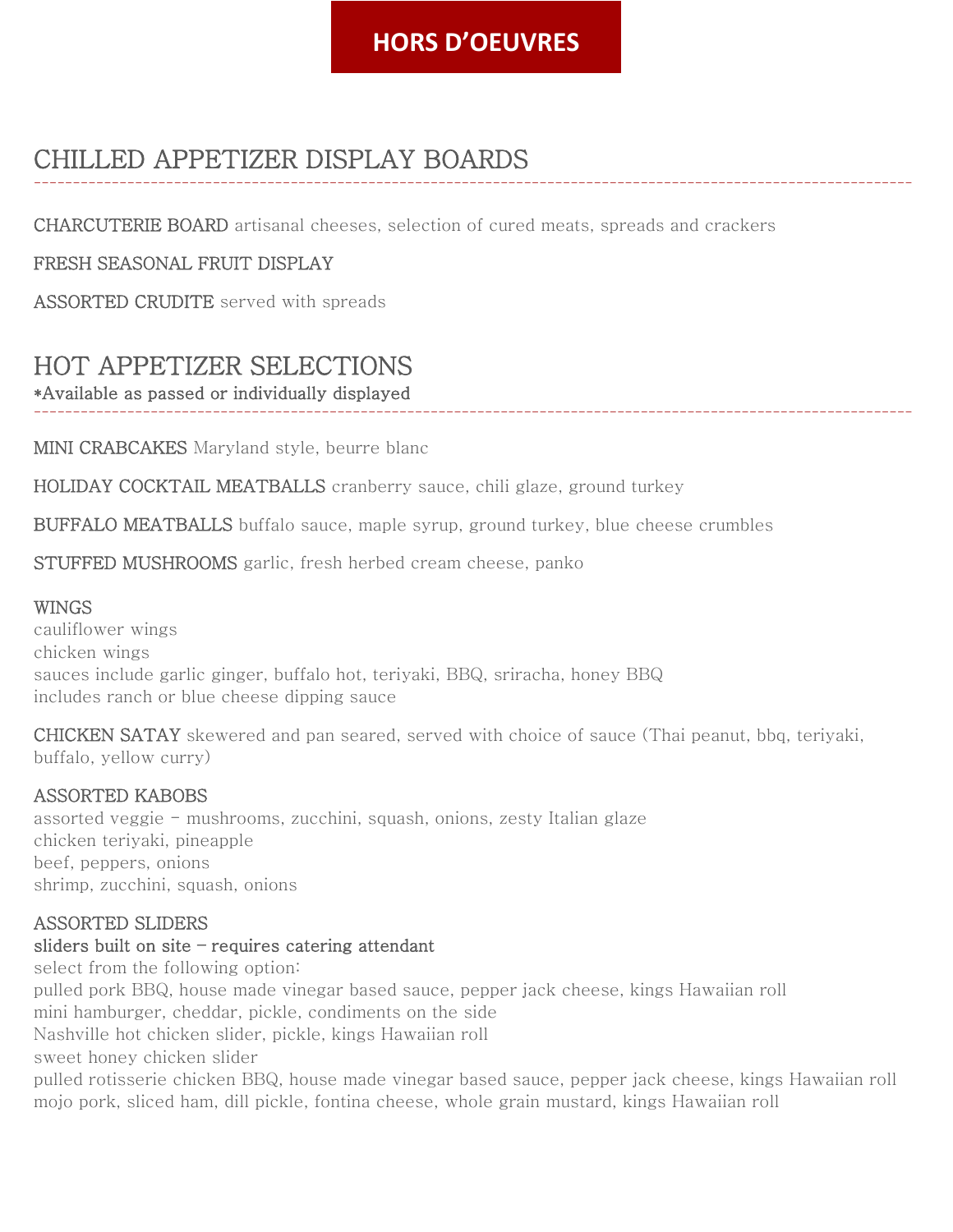

-----------------------------------------------------------------------------------------------------------------

# HOT SOUPS

ROASTED CHICKEN CORN CHOWDER

TOMATO BISQUE

MUSHROOM BISQUE

HEARTY CHICKEN NOODLE

MINESTRONE

BEEF VEGETABLE

LOADED POTATO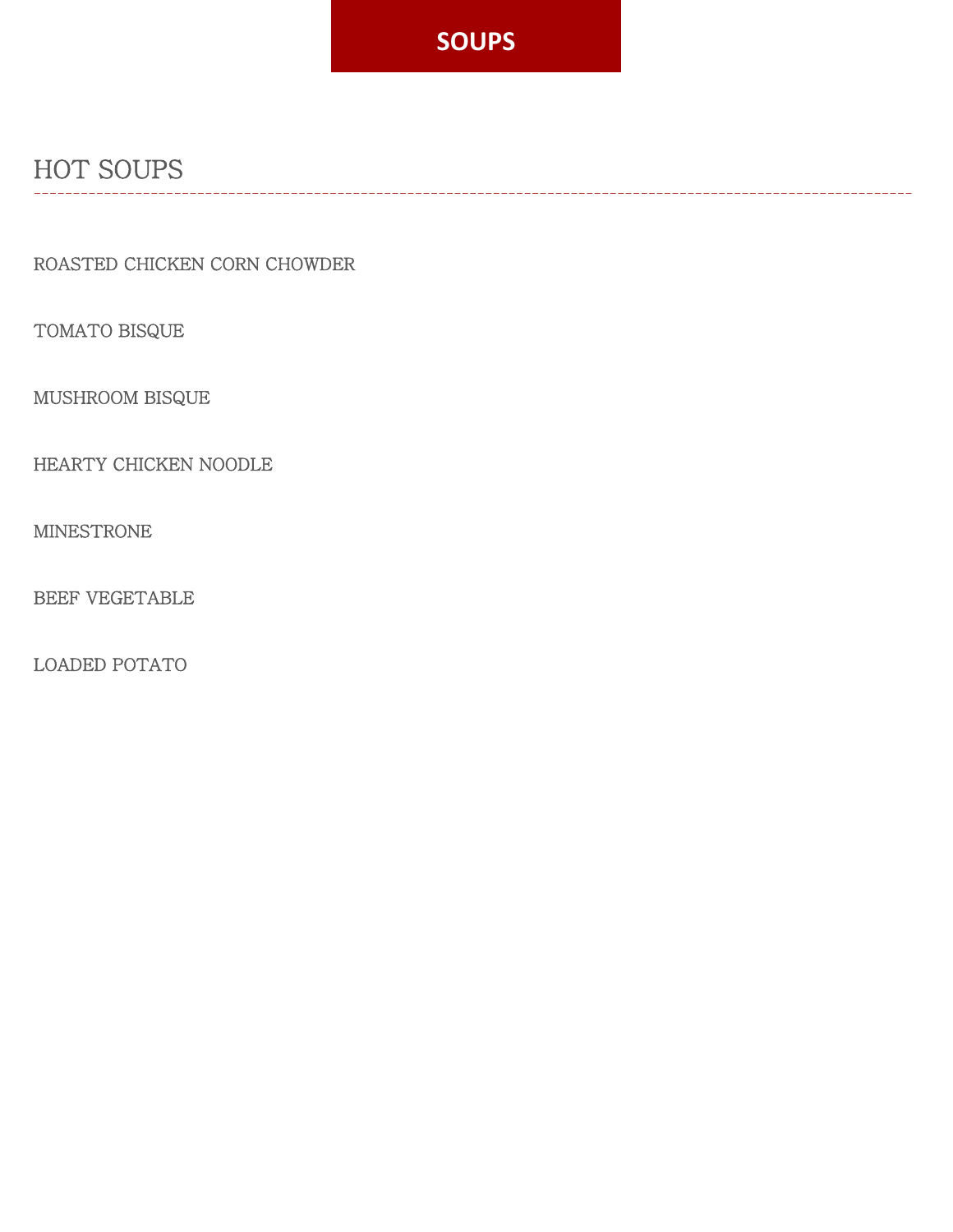# **SALADS SALAD**

# SALAD SELECTIONS

upgrade your salad to include grilled chicken, salmon or shrimp

#### MEDITERRANEAN SALAD

fresh mozzarella, cherry tomatoes, olives and banana peppers tossed in balsamic vinaigrette and fresh basil

-----------------------------------------------------------------------------------------------------------------

#### MIXED GREENS

mixed greens with cherry tomatoes, cucumbers, red onions and choice of 2 dressings on side

#### CAESAR SALAD

crisp Romaine, fresh grated parmesan, seasoned croutons

#### SUMMER SPINACH SALAD

baby spinach, red onions, crumbled goat cheese, fresh berries, candied nuts, balsamic vinaigrette

#### FALL HARVEST SALAD

baby spinach, red onions, roasted & chilled brussel sprouts, pumpkin spiced roasted & chilled sweet potatoes, crumbled goat cheese, dried cranberries, candied nuts, balsamic vinaigrette

#### CAROLINA CAVIAR

three bean salad, roasted corn, red onions, cilantro, red wine vinaigrette

#### CHEF SALAD

mixed greens, crisp romaine, roasted turkey, ham, cheddar cheese, red onions, cucumbers, cherry tomatoes and choice of 2 dressings on side

#### CHILLED ITALIAN PASTA SALAD

tri-color bowtie, salami, pepperoni, provolone cheese, olives, Italian vinaigrette

#### CHILLED ROASTED VEGGIE & QUINOA SALAD

roasted zucchini, squash, red onions

#### COUNTRY POTATO SALAD

red skin potatoes, bacon, mayo and fresh dill

#### SOUTHERN CURRY CHICKEN SALAD

slow roasted chicken, celery, onions, raisins, curry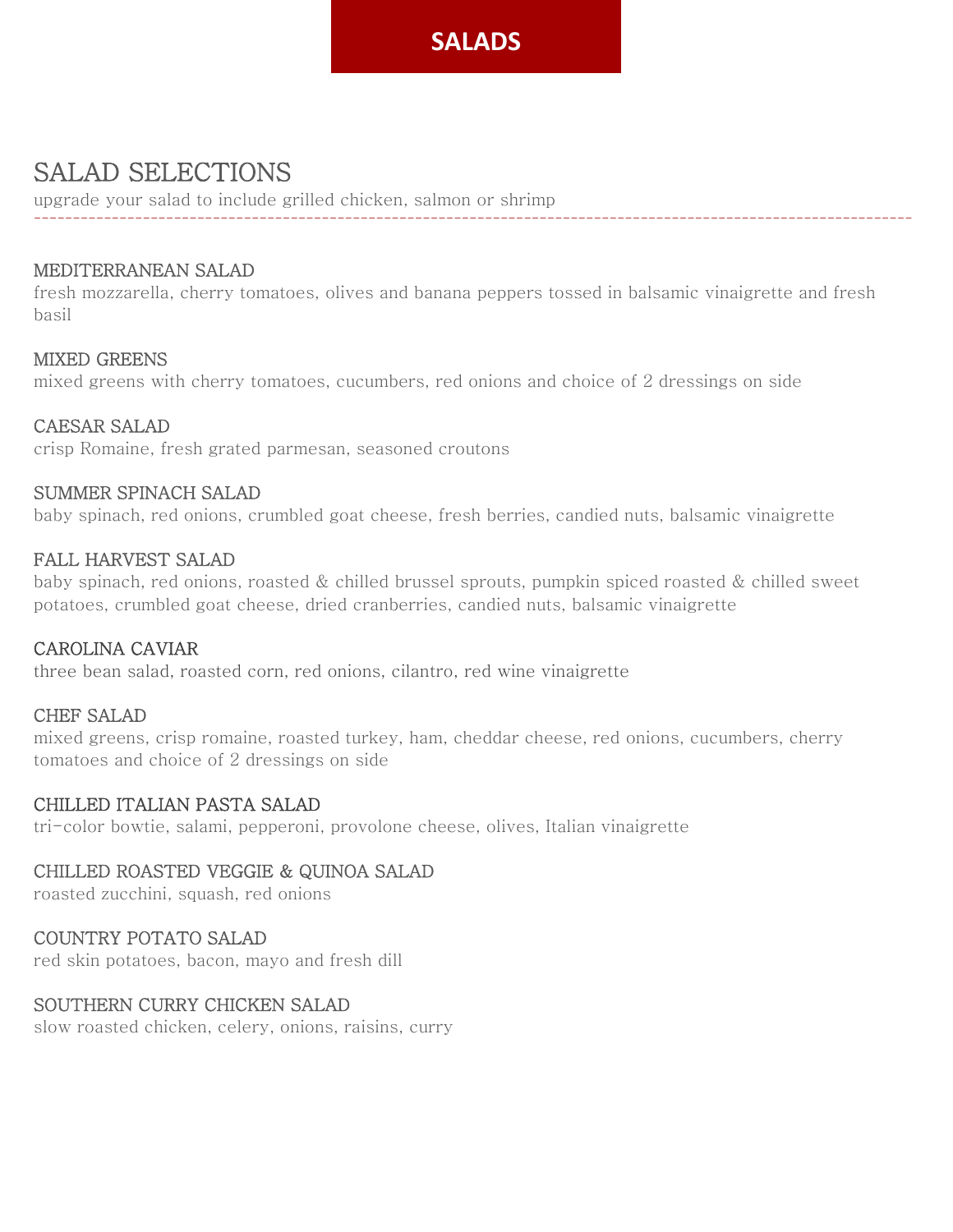# **MAIN COURSE**

-----------------------------------------------------------------------------------------------------------------

# ENTRÉE SELECTIONS

\*Custom menus available upon request

BBQ CHICKEN pulled rotisserie chicken or baked boneless skinless thighs or breasts

SOUTHERN SHRIMP & GRITS seared shrimp, creamy grits, demi glace

ROSEMARY - LEMON CHICKEN braised boneless skinless chicken thighs, rosemary lemon velouté

PORK TENDERLOIN herb roasted and carved

SPINACH & CHEESE TORTELLINI ALFREDO broccoli, grape tomatoes, garlic option to add chicken or shrimp

SEARED SALMON garlic roasted salmon, citrus beurre blanc

LEMON & ROSEMARY PENNE PASTA zesty lemon - rosemary sauce option to add shrimp or chicken

#### CHICKEN PICCATA

#### BABY BACK PORK RIBS

PULLED PORK BBQ house made vinegar based sauce

LASAGNA choice of traditional ground beef, ground turkey or loaded veggies

SHEPHERDS PIE Yukon gold potatoes, sweet potatoes, fresh vegetables, ground beef,

POT PIE choice of chicken or beef, fresh vegetables, creamy velouté, crust

ROASTED CHICKEN boneless skinless thighs, portobello cream sauce

HOME MADE MEATLOAF Ground Turkey or Ground Beef

TEQUILA LIME CHICKEN

CHICKEN MARSALA

PARMESAN CHICKEN BREAST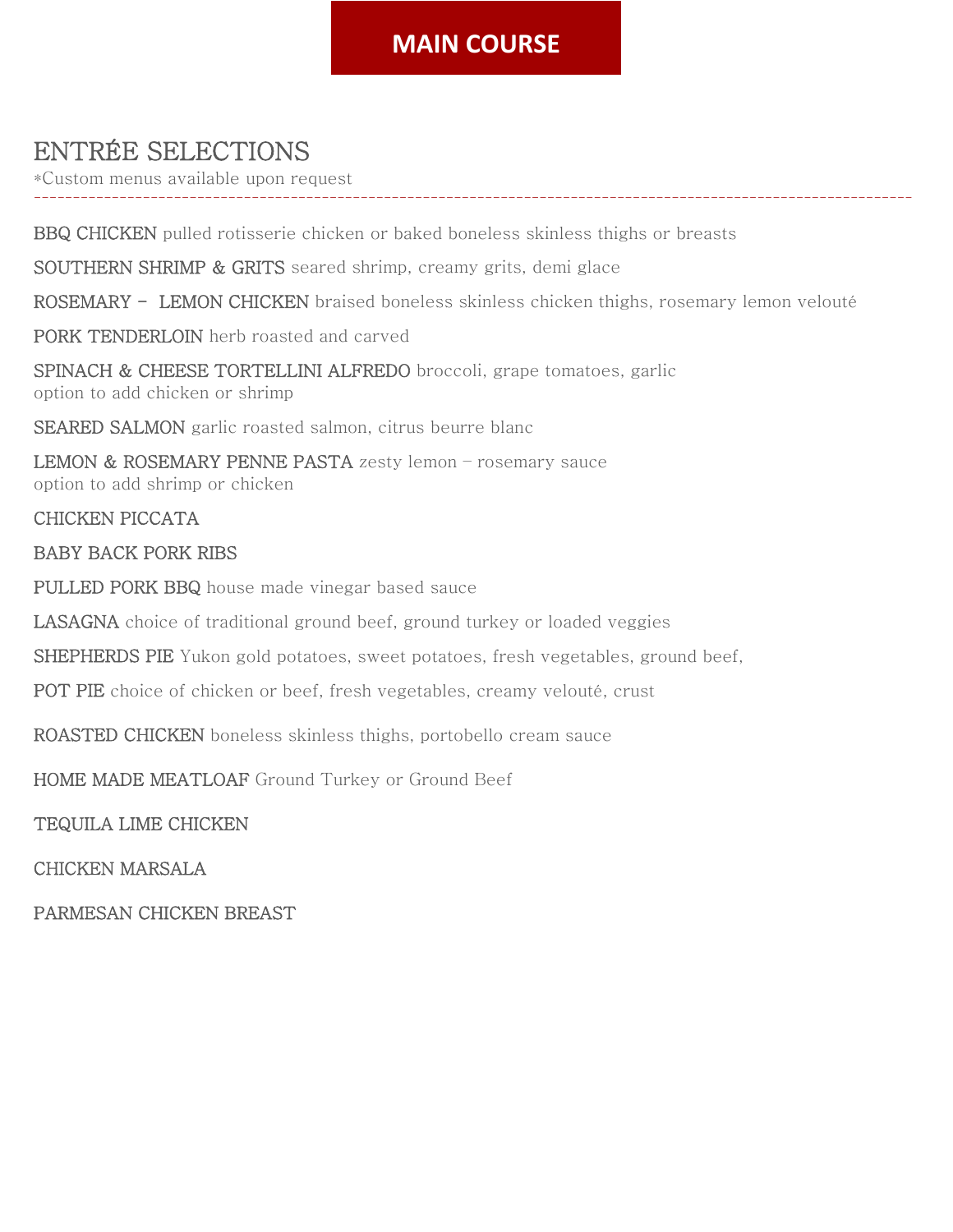# **SIDE SELECTIONS**

-----------------------------------------------------------------------------------------------------------------

# SIDE SELECTIONS

VEGGIE RATATOUILLE zucchini, squash, egg plant, red onion, garlic, hearty marinara sauce

GRILLED ASPARAGUS

BRUSSELS & BACON

SEASONED GREEN BEANS

SKILLET CORN with peppers and onions

COWBOY BEANS hearty homestyle baked beans, bacon, bell peppers, onions

CREAMY CHEESE GRITS

HERB STUFFING

YUKON GOLD WHIPPED POTATOES

SWEET POTATO GRATIN

MAC & CHEESE

RICE options include buttered white rice, rice pilaf, Mexican red rice

POTATOES AU GRATIN

SEASONAL ROASTED VEGGIES

MASHED SWEET POTATO & BUTTERNUT SQUASH

ROASTED FINGERLING POTATOES

VEGGIE QUINOA

RED RICE & SAUSAGE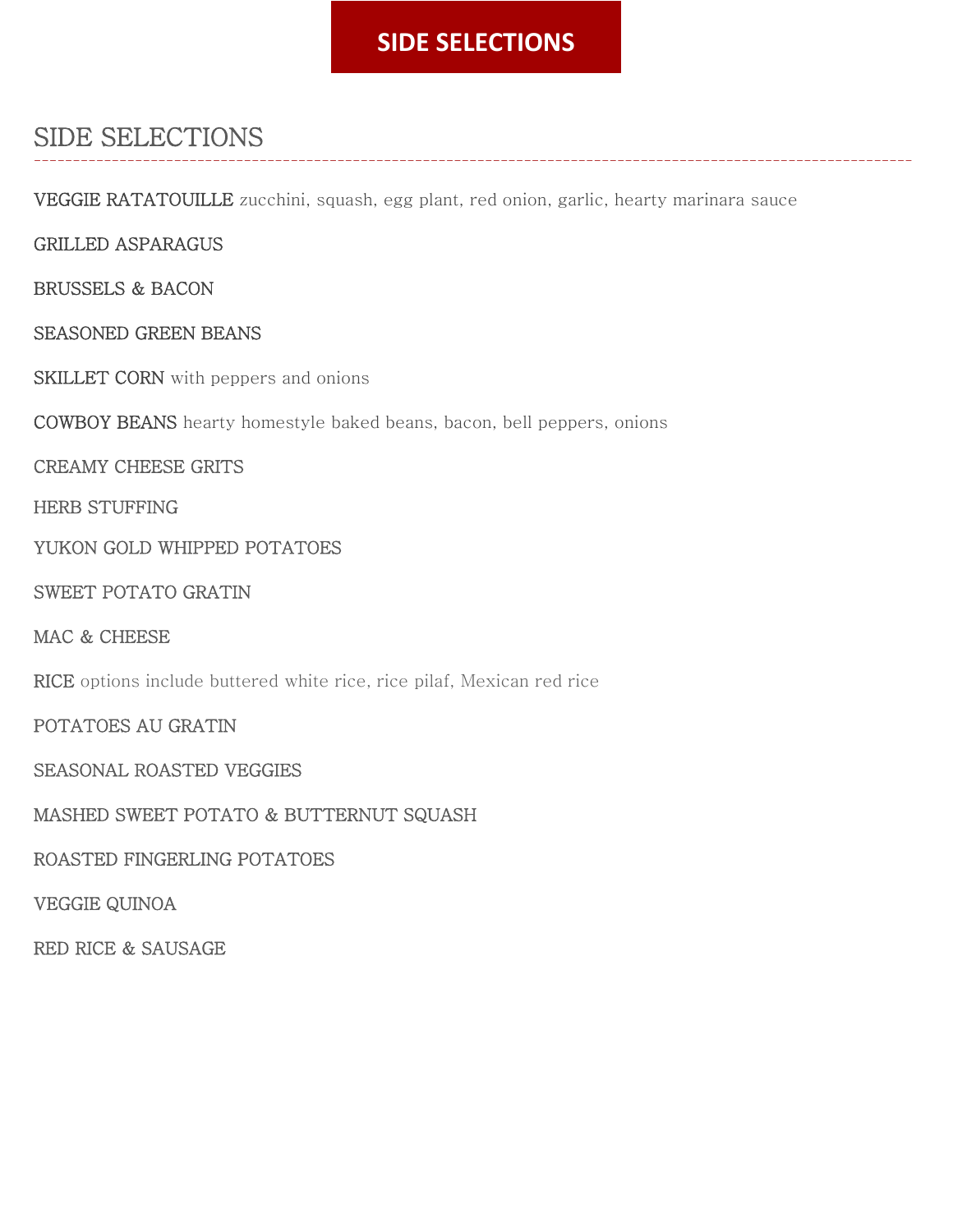### **BREAKFAST**

-----------------------------------------------------------------------------------------------------------------

### BREAKFAST ENTRÉE SELECTIONS

PANCAKE BOARD variety of toppings include Nutella, berries, syrup selections, butter

BREAKFAST SANDWICHES options include: egg & cheese on croissant or sausage, egg and cheese on croissant

#### SPINACH FRITTATA

#### FRENCH TOAST

OMELET STATION \*Chef attendant required ham, onions, bell peppers, spinach, tomatoes, shredded cheese condiments

HASHBROWN CASSEROLE Yukon gold potatoes, eggs, onions, bell peppers, cheddar cheese

### BREAKFAST SIDE SELECTIONS

CRISPY BACON

SAUSAGE PATTIES

SAUSAGE MAPLE LINKS

POTATO HASH

YOGURT PARFAITS vanilla Greek yogurt, granola, fresh berries

SMOKED SALMON BOARD bagels or crostini's, red onions, whipped cream cheese, capers

SEASONAL FRUIT DISPLAY

BAGELS, PASTRIES & SPREADS

\*\*Custom Menus Available Upon Request\*\*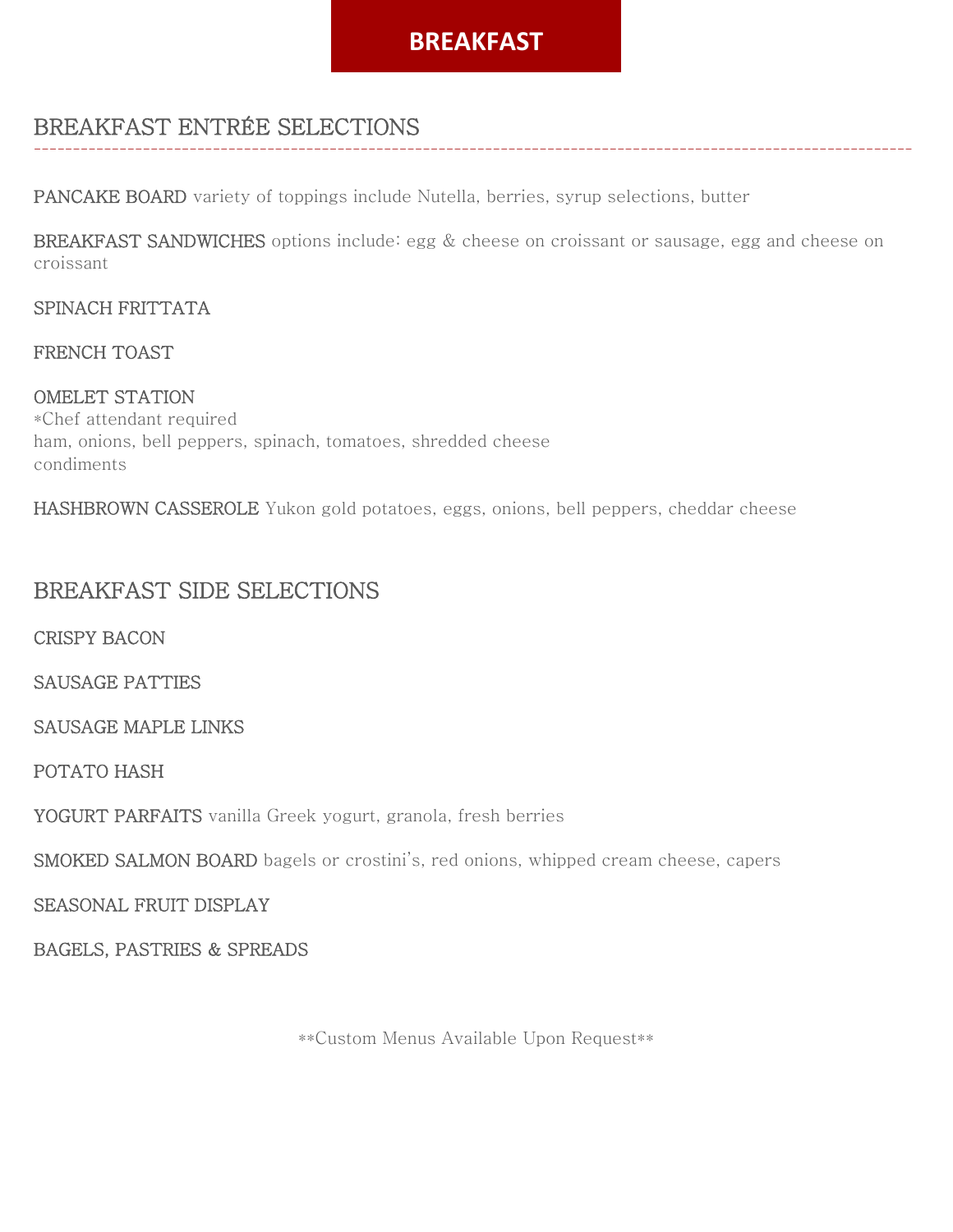# **DESSERTS**

-----------------------------------------------------------------------------------------------------------------

# SWEET BITES

\*\*Custom Cakes & Desserts Available Upon Request\*\*

### **COOKIES**

Chocolate Chip, Peanut Butter, Oatmeal Raisin, Confetti, Sugar Cookies

### BISCOTTI

BARS Brownie, Blondie, Lemon, 7-layer

### CUPCAKES

**SHOOTERS** Smore, key lime pie, pumpkin

### MASON JAR CAKES Vanilla / Vanilla, Strawberry Shortcake, Peanut Butter & Chocolate, Tiramisu